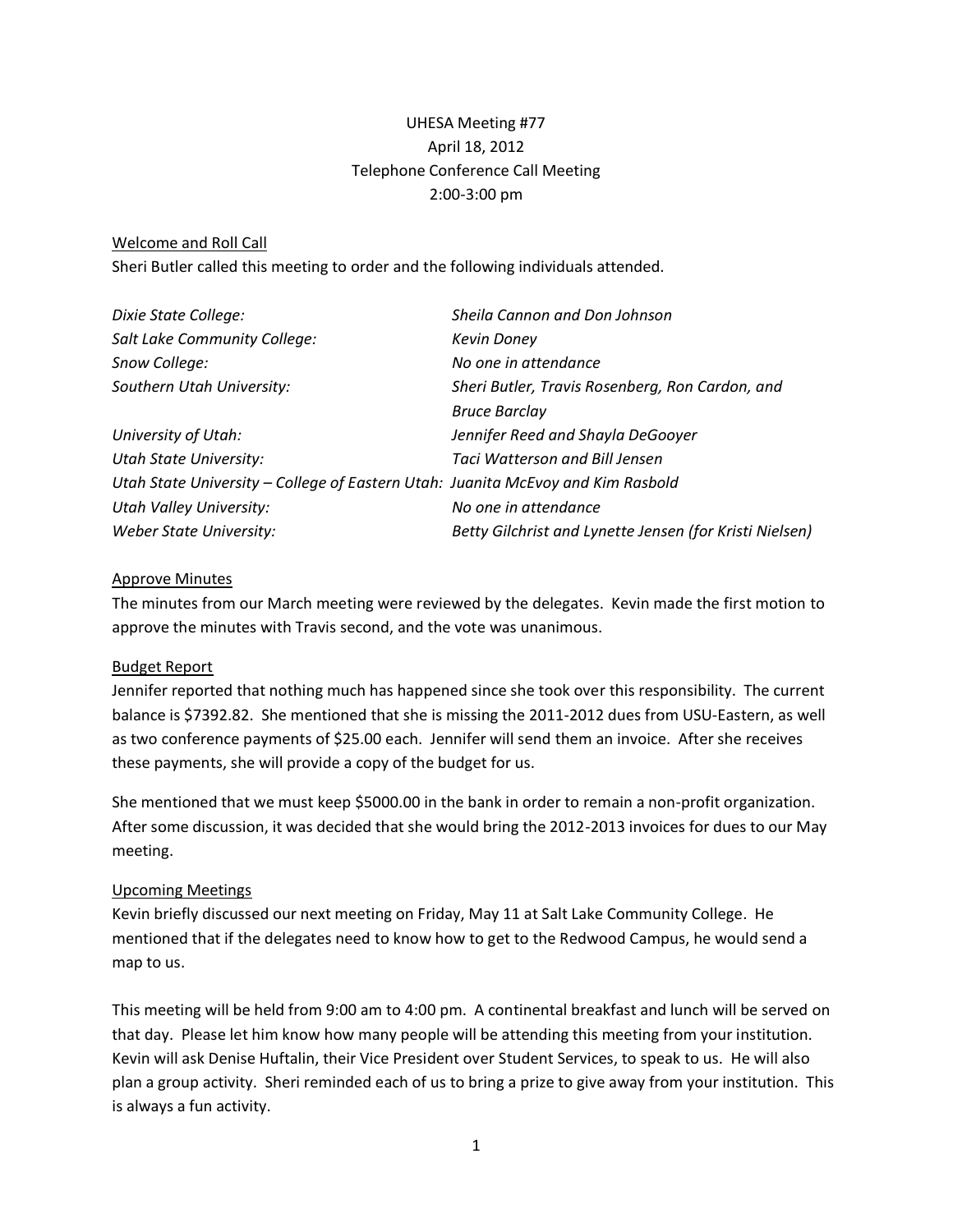Sheri mentioned that for those individuals who serve on the UHESA executive board, travel payments can be arranged for our upcoming meetings. Therefore, please let her know if you need some assistance.

We discussed a few items that Jennifer needed to have clarified for our annual conference on Thursday and Friday, July 12 and 13. She will send Sheri a list of hotel accommodations, and Sheri will send them out to the delegates. Jennifer will get a speaker from their campus and plan on at least one group activity. Sheri told her to use the agenda from last year, as it usually stays the same from year to year.

The past president, new president and president-elect from each institution should be invited to attend this conference.

## Campus Reports

## Dixie State College

Sheila mentioned that they will be holding their spring activity in May. Awards will be given out for two employees of the semester as well as the employee of the year. They are also in the midst of doing elections for next year.

### Salt Lake Community College

Kevin mentioned that they recently presented their Outstanding Staff Awards. Forty people were nominated and six were selected; three people were full-time and three were part-time.

### Southern Utah University

Ron mentioned that during commencement, two outstanding and two distinguished staff awards will be given out. Also, six scholarships in the amount of \$1000.00 each will be presented.

He reported that they will be doing some spring clean-up at the garden spot that the staff gave to the College for their 100 year anniversary.

Travis reported that next year he won't be able to keep his position as our Public Relations/Web Representative for UHESA. Therefore, he needs to be replaced in July. (Sorry, he won't be able to attend this meeting.) He mentioned that the web software he uses is housed at SUU; therefore, he suggested electing someone from their institution. If not, he believes the software could be transferred to another campus.

## University of Utah

Jennifer reported that they recently had a 30 year employee pass away; therefore, they have created a staff scholarship in his name and people can donate to it now.

She stated that they have started receiving nominations for their staff awards. They are due June 8.

Shayla reported that their shred for free day will be held tomorrow (Thursday) at the U of U. When everything is weighed, the money that they receive will go towards staff scholarships.